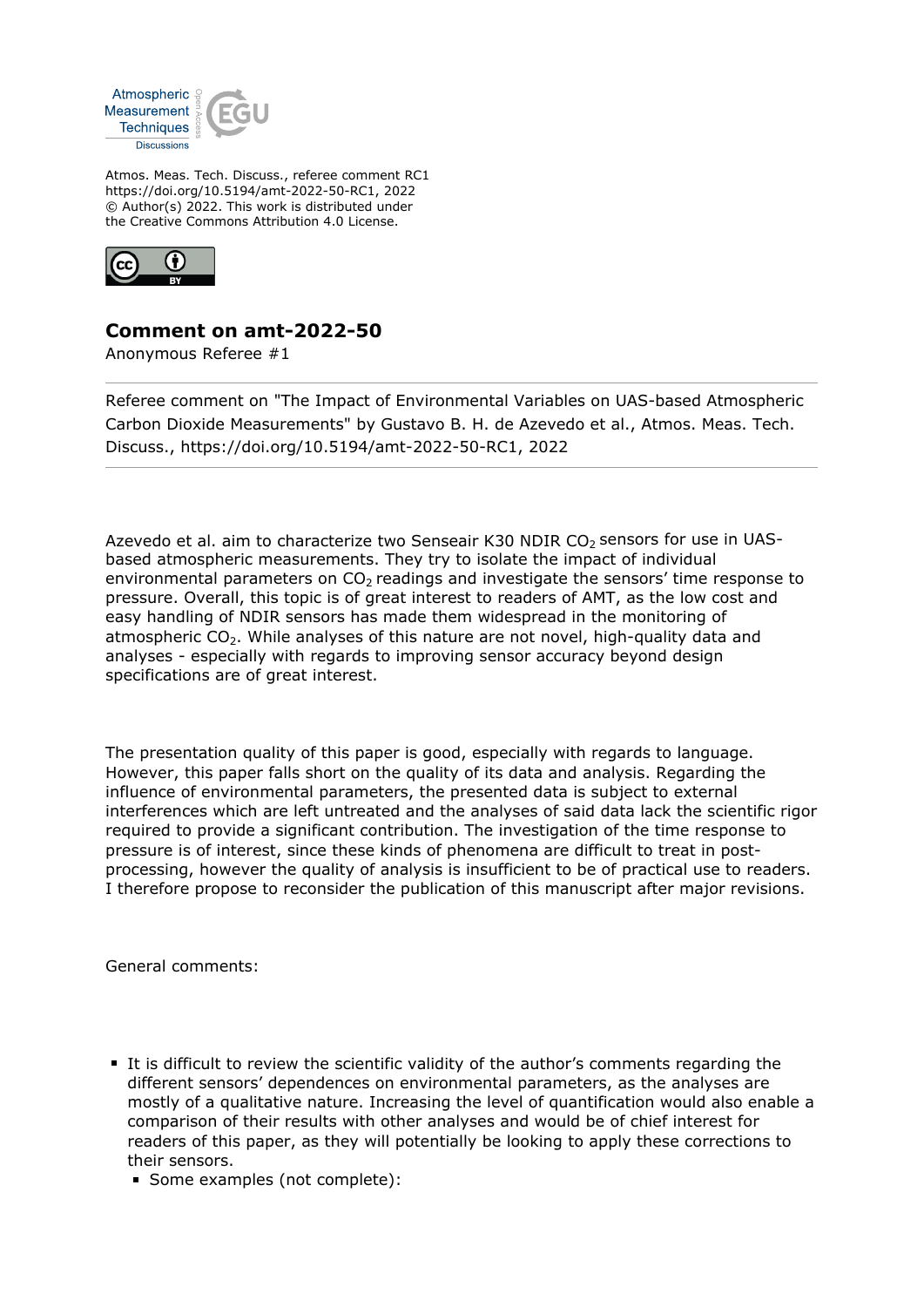- L 148 "This hypothesis is supported by a stronger correlation between the test and independent sensors."
- L 156/157 "In this experiment, the absence of humidity dependence is evident."
- L 174/175 "This experiment showed an extreme dependence between the  $CO<sub>2</sub>$ concentration values […] and pressure."
- For reference on possible metrics and desired level of quantification and rigor, please consult publications in this journal like Arzoumanian (2019; doi:10.5194/amt-12-2665-2019)
- **For all fits in this study, only r-values are provided and slope as well as intercept** including respective errors are missing. Additionally, the factors found for the corrections (incl. time response correction) are not presented for any of the analyses, so neither the absolute dependence on environmental variables (or time response) nor the difference in dependence between the two sensors can be evaluated or compared to the scientific literature.
- Since not all environmental parameters are controlled in Benchtop experiments, showing the other environmental factors in the time-series and analysing them is important to ensure the isolation of relevant parameters which is a central goal of this paper.
- Some of the experiments were conducted months apart. Since NDIR sensors' optical properties (and thus dependences on environmental parameters) are known to change with time, I recommend against putting these experiments simply next to each other without some further justification or analysis.

Scientific comments

- L 60 "We also isolated the effects of pressure, temperature, and relative humidity on an NDIR sensor and analyzed their impact separately."
	- Did you consider also performing a linearity analysis?
- L 79 "[...] creating appropriate conditions to simulate UAS flights."
	- Is this the case for a pressure range from 1050 to 600 hPa ( $\sim$ 4km height) as used in the Mesonet Pressure Dependence Experiment?
- L 87 "[...] this article considered only the  $CO<sub>2</sub>$  concentration values reported by each sensor unit."
	- How were the Senseair K30-FR units configured? Which kind of onboard compensations do they already have and which ones were active?
- Li-840A temperature independence
	- Please check your assumptions here, as the manual provides a total drift of the Licor of 0.4 ppm/°C. For the temperature range of 10 to 40C, this would equate to a drift of 12ppm, for 20 to 40C, a drift of 8ppm.
- Reference sensor deployment
	- Why did you choose to setup the 840A inside the chamber and the 820 outside? Was this an arbitrary choice?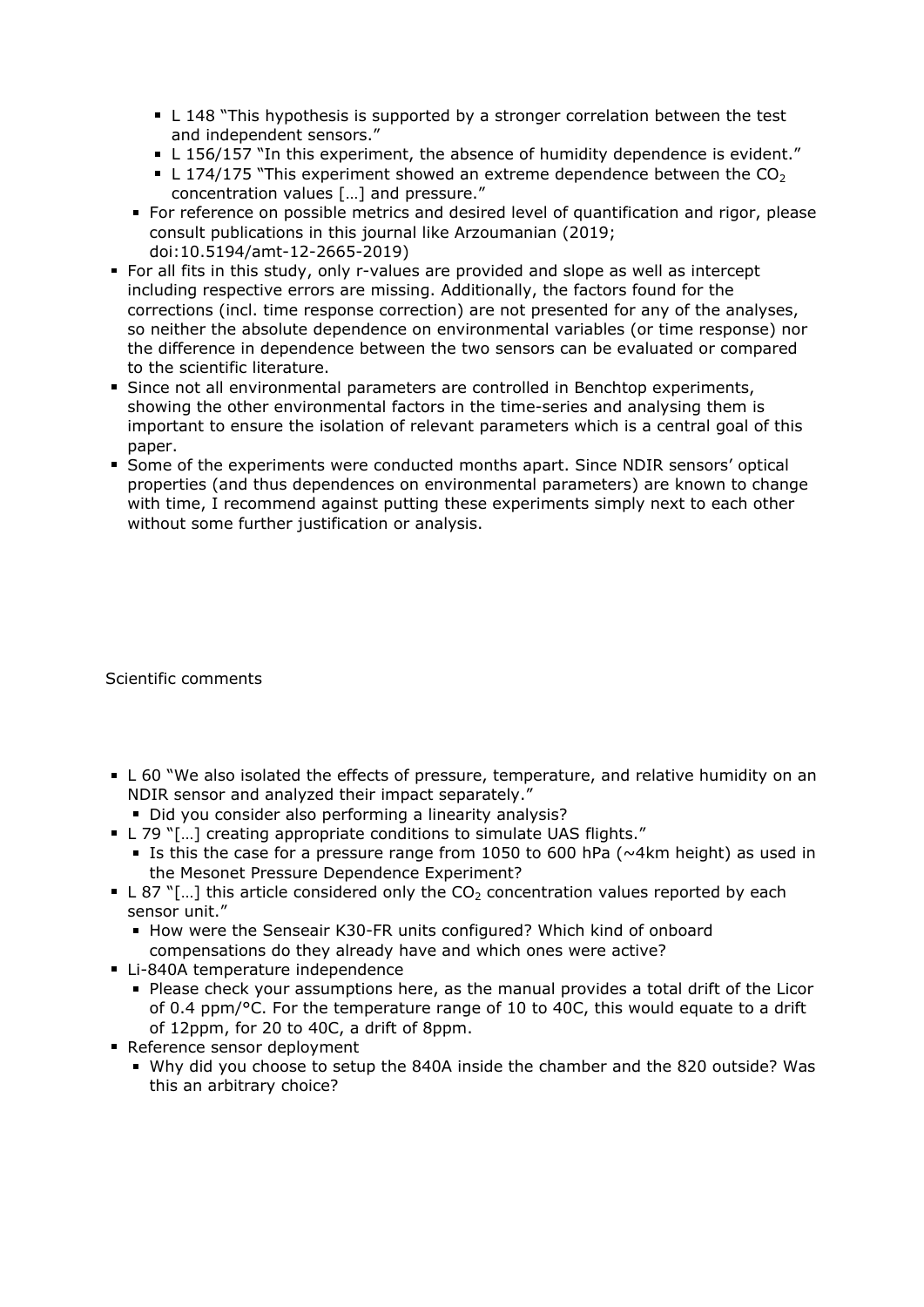- **Mesonet Temperature Dependence Experiment** 
	- Why is the data range for  $CO<sub>2</sub>$  160 to 320 ppm? These measurements don't seem to be realistic.
	- **If you consider the independent sensors to be actually independent from** environmental factors, why don't you use those to correct for external disturbances? Analysing the difference between the test sensors and the independent sensor for temperature dependencies would, then, yield more robust results.
	- As you performed the pressure experiment already 9 days before the temperature experiments, the high pressure dependence was already known. Did you perform any pressure measurements during the temperature experiment to disentangle the influence of the ambient pressure changes from the temperature changes? Or did you assess the possible effect the pressure dependence might have on the measurements?
	- Did you measure the temperature at the external independent sensor? Did you preclude any temperature interference here?
	- **Quantification:** 
		- As one of the major sources of temperature dependence in NDIR spectrometers is a change in optics properties, did you consider time-lags in increasing sensor reading?
		- For which time periods did you calculate the correlation coefficients between sensor reading and temperature? If these were the actual transitions, this might be problematic because of time-lag, non-linearities or material effects.
		- After identifying an external interference in your measurements, it seems to me like you should not be able to draw conclusions about a sensor temperature dependence without EITHER: discarding the data and repeating the experiment without this source of interference (even Gaynullin, 2016 says that an "[a]bsolute elimination of contaminating leakages from ambient air" must be provided "to provide a reliable test environment") OR: treating the interference by e.g. analysing the difference in readings between the Licor and K30 sensors (under the assumption that the Licor readings are independent of temperature, which has to be proven given its design specifications – cf. above)

- **Benchtop Temperature Dependence Experiment** 
	- CO<sub>2</sub> readings seem to decrease at the beginning of the experiment. Did you ensure the experiment was in a steady state with respect to  $CO<sub>2</sub>$ ?
	- L130/131 "Even though there is a slight 10 ppm increase […], it occurs a full minute after the temperature is brought back near its original state."
		- Again, might this be due to the temperature response time of optics/electronics, a large mixing volume or even some drift in timestamps of the recording PC (especially since this experiment was conducted 18 months after the other ones)? If this were the case, the increase in signal would fit very well with the expected one of the Licor due to temperature drift, which is 8ppm (cf. above).
		- Where was the temperature measured? Was the possibility of a time-lag between temperature measurement and sensor measurement of an air parcel excluded?
	- Since this experiment does not control RH, it is difficult to use this for a impact analysis isolating the environmental parameters, which is the stated aim of the paper. This would need some further justification leveraging measured RH values during the experiment.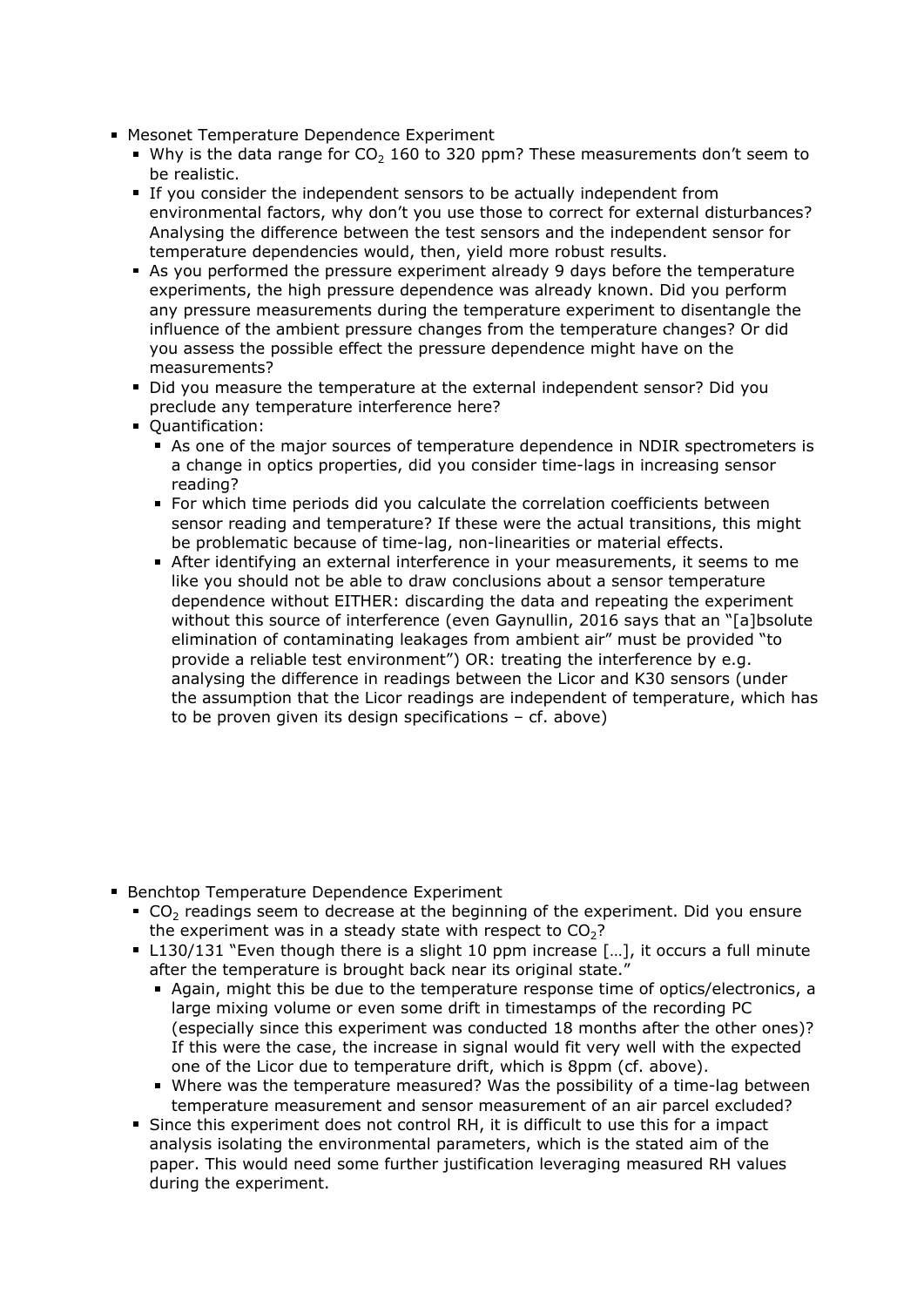- **Mesonet Relative Humidity Dependence Experiment** 
	- The same comment regarding the external interference applies here (cf. Mesonet Temperature Dependence Experiment).
	- The same comment regarding the  $CO<sub>2</sub>$  data range (120-300 ppm) applies here (cf. Mesonet Temperature Dependence Experiment).
- **Benchtop Relative Humidity Dependence Experiment** 
	- Details of the humid air source are missing is it guaranteed that temperature stays constant and only RH increases?

- L 188/189 "the correction needs to be based on the variation magnitude from the initial state"
	- Can you provide some physical justification for this assertion? This is not discussed for temperature or humidity and to my knowledge, it is not common practice.
- L 202 "The results demonstrate four instances [...]"
	- Where there further instances where this method was applied unsuccessfully?
	- Is this a robust method with respect to e.g. time and temperature?
- Fig 12: This dependence seems very linear, almost as if it were following the ideal gas law.
	- Again, please add some comments regarding pressure correction being enabled or disabled in the Senseair K30 units.
- Fig 13: There seems to be some kind of change of pressure dependence with time (similar to hysteresis effect)
	- Was this analysed further?
	- Could this be caused by the large pressure range?
- L 211 "Because the pressure chamber is completely isolated from the external environment […]":
	- In the experiment before, this chamber was not isolated which is why you had the outside reference sensor. In L 207/208 you write "the pressure correction experiment setup […] was used again" Is this not the same, non-isolated setup?

- $\blacksquare$  L 222/223
	- Why did you use a different data source for estimating the exponential correction time constant and the time shift? Did you consider correcting the time shift first to then estimate the exponential correction time constant from this corrected data?
- L 225 "[...] an idealized signal was created [...]"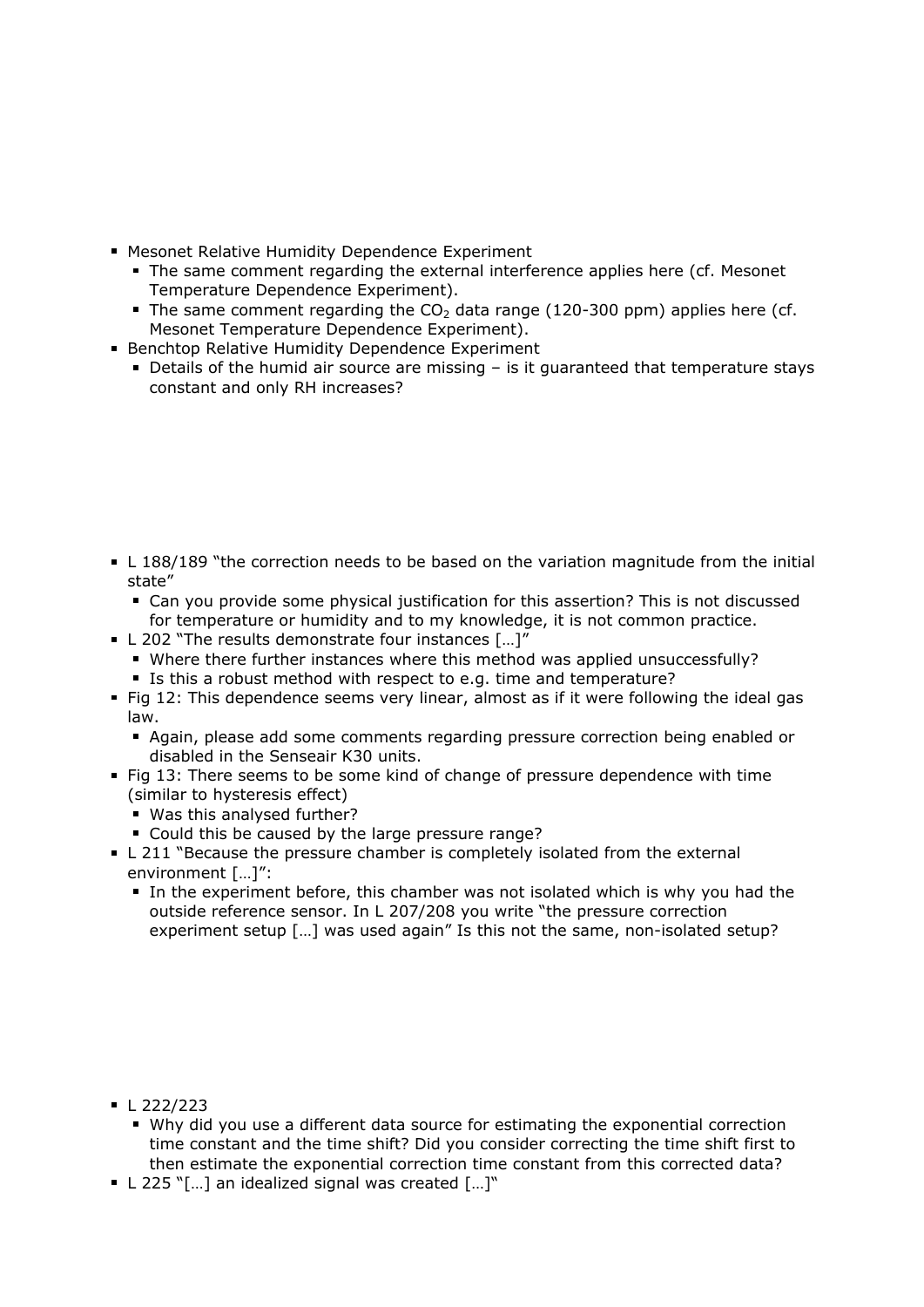- How did you create this idealized signal? The experiments with this data are not shown in this paper. It would be important to at least add them to the supplement for the sake of documentation and repeatability.
- Why did you opt for creating an idealized signal rather than applying the pressure correction to the exponential and time shift corrected data? Is the purpose of the exponential- and time shift correction not to improve the pressure correction?
- L 231 "Unfortunately, the attempted correction was not as effective on the gradual pressure changes"
	- Where do you see a difference in expected and real outcome? Did you quantify this?
- L 234 "we recommend repeating these experiments on a better quality chamber"
	- Why do you think the quality of the chamber is deficient? Why would smaller pressure changes help?

## Technical comments

- L 48 None of the sensors available in the market was designed for UAS-based deployment.
	- None of the sensors available **on** the market **were** designed for UAS-based deployment.
- $\blacksquare$  Fig 1:
	- Naming the sensor "CO2 Independent Sensor" is misleading as one might understand the sensor to be independent of  $CO<sub>2</sub>$  instead of temperature. I suggest amending the names.
- $\blacksquare$  Fig 2:
	- **Line colors:** 
		- Please consider choosing colors which have more contrast. Without zooming in, it is difficult to differentiate the lines.
		- Why do test sensor 1 and 2 have different levels of saturation? Visually, it seems like sensor 2 is less important.
	- **Line types:** 
		- It is difficult to see the dashed and dash-dotted lines and doubly so to differentiate the two. Again, maybe rethink the figure layout.
- $\blacksquare$  Figure 3:
	- For scatter plots between two  $CO<sub>2</sub>$  readings, always plot the 1:1 line, as the linear fit will be misinterpreted visually to be this 1:1 correlation. Alternatively, one can also restrict the line of the linear fit to the data and use the same x- as y-limits albeit for a larger span, ensuring the 1:1 line is at a 45 degree angle.
- Fig 3, 6, 8, 10:
	- **Please consider using shared x- as well as shared y-axes. This makes such plots** easier to read.
- $\blacksquare$  Fig 16:
	- **RMSEs by definition cannot be negative**
	- Please add Pressure readings as one aim of this figure is to show the quality of the pressure correction.
- L 196 "All cases emulate a typical UAS-based  $CO<sub>2</sub>$  vertical profile"
- Did you mean flight profile?
- $\blacksquare$  L 196/197 "[...] there is a dwell period (in this case, 1.5 minutes) to ensure samples